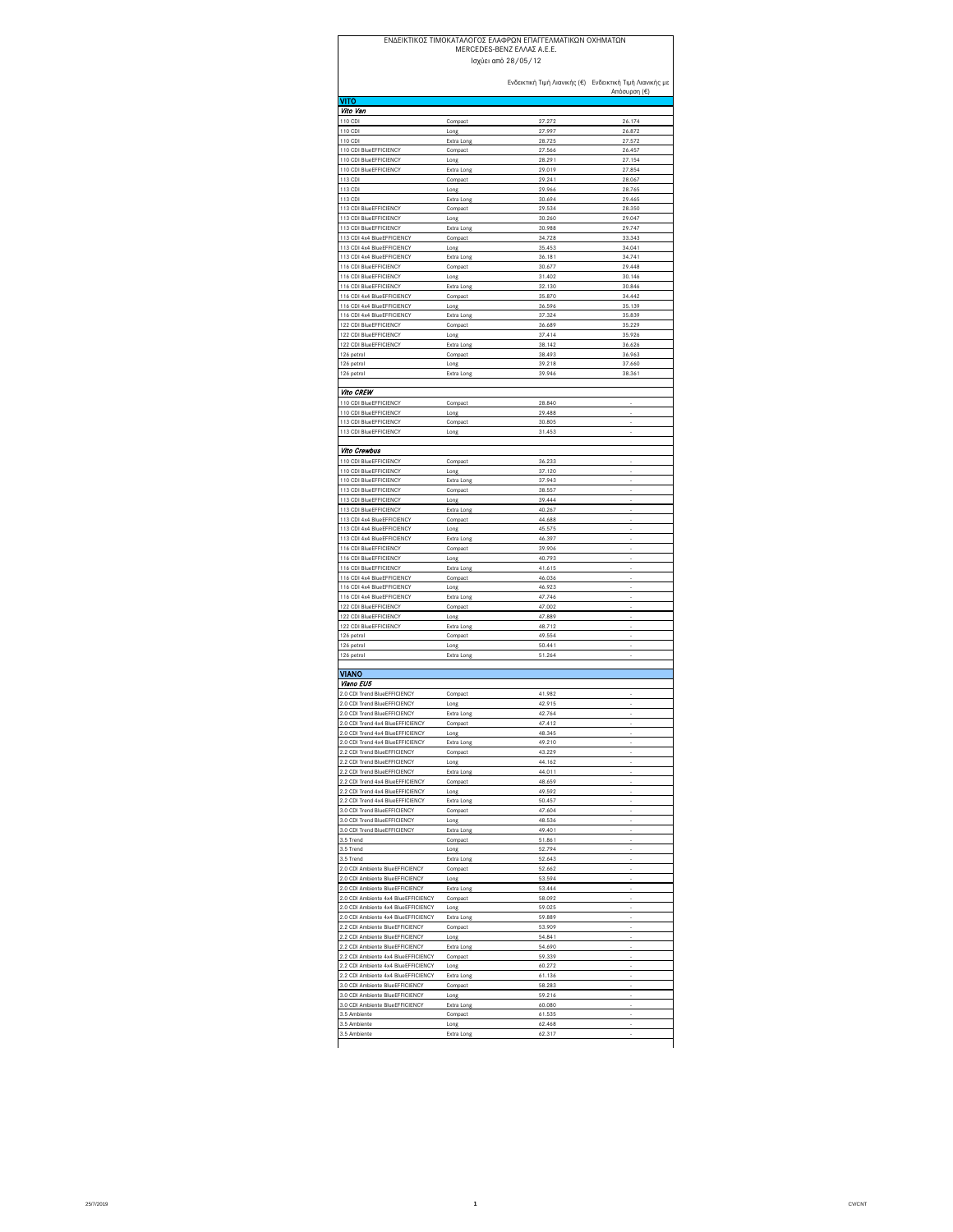## ΕΝΔΕΙΚΤΙΚΟΣ ΤΙΜOΚΑΤΑΛΟΓΟΣ ΕΛΑΦΡΩΝ ΕΠΑΓΓΕΛΜΑΤΙΚΩΝ ΟΧΗΜΑΤΩΝ Ισχύει από 28/05/12 MERCEDES-BENZ ΕΛΛΑΣ Α.Ε.Ε.

Ενδεικτική Τιμή Λιανικής (€) Ενδεικτική Τιμή Λιανικής με Απόσυρση (€)

| <b>SPRINTER</b>                                  |                              |                  |                  |
|--------------------------------------------------|------------------------------|------------------|------------------|
| Sprinter Van                                     |                              |                  |                  |
| 210 CDI                                          | 32 Compact                   | 27.883<br>29.424 | 26.579<br>28.055 |
| 210 CDI<br>213 CDI                               | 37 Standard<br>32 Compact    | 29.697           | 28.316           |
| 213 CDI                                          | 37 Standard                  | 31.238           | 29.792           |
| 210 CDI BlueEFFICIENCY                           | 32 Compact                   | 28.245           | 26 926           |
| 210 CDI BlueEFFICIENCY<br>213 CDI BlueEFFICIENCY | 37 Standard<br>32 Compact    | 29.786<br>30.059 | 28.402<br>28.663 |
| 213 CDI BlueEFFICIENCY                           | 37 Standard                  | 31.600           | 30.139           |
| 216 CDI BlueEFFICIENCY                           | 32 Compact                   | 30.812           | 29.384           |
| 216 CDI BlueEFFICIENCY                           | 37 Standard                  | 32.354           | 30.860           |
| 216 Petrol<br>219 CDI                            | 37 Standard<br>32 Compact    | 29.284<br>32.469 | 28.315<br>30.970 |
| 219 CDI                                          | 37 Standard                  | 34.011           | 32.446           |
| 224 Petrol                                       | 37 Standard                  | 34.829           | 33.230           |
| 310 CDI                                          | 32 Compact                   | 30.894           | 29.462           |
| 310 CDI<br>310 CDI                               | 37 Standard<br>43 Long       | 32.435<br>35.497 | 30.938<br>33 869 |
| 310 CDI                                          | 43 Extra Long                | 36.119           | 34 465           |
| 313 CDI                                          | 32 Compact                   | 32.708           | 31.199           |
| 313 CDI                                          | 37 Standard                  | 34.249           | 32.675           |
| 313 CDI<br>313 CDI                               | 43 Long<br>43 Extra Long     | 37.311<br>37.934 | 35.606<br>36.202 |
| 310 CDI BlueEFFICIENCY                           | 32 Compact                   | 31.256           | 29.809           |
| 310 CDI BlueEFFICIENCY                           | 37 Standard                  | 32.797           | 31.285           |
| 310 CDI BlueEFFICIENCY                           | 43 Long                      | 35.859           | 34.215           |
| 310 CDI BlueEFFICIENCY<br>313 CDI BlueEFFICIENCY | 43 Extra Long<br>32 Compact  | 36.482<br>33.070 | 34.812<br>31.545 |
| 313 CDI BlueEFFICIENCY                           | 37 Standard                  | 34.612           | 33.021           |
| 313 CDI BlueEFFICIENCY                           | 43 Long                      | 37.673           | 35.952           |
| 313 CDI BlueEFFICIENCY                           | 43 Extra Long                | 38.296           | 36.548           |
| 316 CDI BlueEFFICIENCY<br>316 CDI BlueEFFICIENCY | 32 Compact<br>37 Standard    | 33.823<br>35.365 | 32.267<br>33.743 |
| 316 CDI BlueEFFICIENCY                           | 43 Long                      | 38.426           | 36.673           |
| 316 CDI BlueEFFICIENCY                           | 43 Extra Long                | 39.049           | 37.270           |
| 316 Petrol                                       | 37 Standard                  | 32.399           | 31.335           |
| 316 Petrol<br>316 Petrol                         | 43 Long<br>43 Extra Long     | 35,380<br>35.986 | 34.226<br>34.814 |
| 319 CDI                                          | 32 Compact                   | 35.577           | 33.946           |
| 319 CDI                                          | 37 Standard                  | 37.119           | 35.422           |
| 319 CDI                                          | 43 Long                      | 40.180           | 38.353           |
| 319 CDI<br>324 Petrol                            | 43 Extra Long<br>37 Standard | 40.803<br>37.937 | 38.949<br>36.205 |
| 324 Petrol                                       | 43 Long                      | 40.999           | 39.136           |
| 324 Petrol                                       | 43 Extra Long                | 41.621           | 39.732           |
| 413 CDI BlueEFFICIENCY                           | 37 Standard                  | 39.131           |                  |
| 413 CDI BlueEFFICIENCY<br>413 CDI BlueEFFICIENCY | 43 Long<br>43 Extra Long     | 40.933<br>41.664 |                  |
| 416 CDI BlueEFFICIENCY                           | 37 Standard                  | 39,883           |                  |
| 416 CDI BlueEFFICIENCY                           | 43 Long                      | 41.685           |                  |
| 416 CDI BlueEFFICIENCY                           | 43 Extra Long                | 42.417           |                  |
| 419 CDI<br>419 CDI                               | 37 Standard<br>43 Long       | 41.666<br>43.468 |                  |
| 419 CDI                                          | 43 Extra Long                | 44.199           |                  |
| 510 CDI BlueEFFICIENCY                           | 37 Standard                  | 38.913           |                  |
| 510 CDI BlueEFFICIENCY                           | 43 Long                      | 40.310           |                  |
| 510 CDI BlueEFFICIENCY<br>513 CDI BlueEFFICIENCY | 43 Extra Long<br>37 Standard | 41.042<br>40.724 |                  |
| 513 CDI BlueEFFICIENCY                           | 43 Long                      | 42.122           |                  |
| 513 CDI BlueEFFICIENCY                           | 43 Extra Long                | 42.853           |                  |
| 516 CDI BlueEFFICIENCY<br>516 CDI BlueEFFICIENCY | 37 Standard<br>43 Long       | 41.476<br>42.874 |                  |
| 516 CDI BlueEFFICIENCY                           | 43 Extra Long                | 43.605           |                  |
| 519 CDI                                          | 37 Standard                  | 43.259           |                  |
| 519 CDI                                          | 43 Long                      | 44.657           |                  |
| 519 CDI                                          | 43 Extra Long                | 45.388           |                  |
| <b>Sprinter Chassis</b>                          |                              |                  |                  |
| 210 CDI                                          | 32 Compact                   | 27.313           |                  |
| 210 CDI                                          | 37 Standard                  | 28.044           |                  |
| 213 CDI<br>213 CDI                               | 32 Compact<br>37 Standard    | 29.307<br>30.038 |                  |
| 210 CDI BlueEFFICIENCY                           | 32 Compact                   | 27.778           |                  |
| 210 CDI BlueEFFICIENCY                           | 37 Standard                  | 28.510           |                  |
| 213 CDI BlueEFFICIENCY                           | 32 Compact                   | 29 772           |                  |
| 213 CDI BlueEFFICIENCY<br>216 CDI BlueEFFICIENCY | 37 Standard<br>32 Compact    | 30.504<br>30.600 |                  |
| 216 CDI BlueEFFICIENCY                           | 37 Standard                  | 31.332           |                  |
| 216 Petrol                                       | 37 Standard                  | 28.916           |                  |
| 219 CDI                                          | 32 Compact                   | 32.309           |                  |
| 219 CDI                                          | 37 Standard                  | 33.040           |                  |
| 224 Petrol<br>310 CDI                            | 37 Standard<br>32 Compact    | 33.916<br>30.812 |                  |
| 310 CDI                                          | 37 Standard                  | 31,544           |                  |
| 310 CDI                                          | 43 Long                      | 32.267           |                  |
| 313 CDI                                          | 32 Compact                   | 32.806           |                  |
| 313 CDI<br>313 CDI                               | 37 Standard<br>43 Long       | 33.538<br>34.261 |                  |
| 310 CDI BlueEFFICIENCY                           | 32 Compact                   | 31.277           |                  |
| 310 CDI BlueEFFICIENCY                           | 37 Standard                  | 32.009           |                  |
| 310 CDI BlueEFFICIENCY                           | 43 Long                      | 32.733           |                  |
| 313 CDI BlueEFFICIENCY<br>313 CDI BlueEFFICIENCY | 32 Compact<br>37 Standard    | 33.271<br>34.003 |                  |
| 313 CDI BlueEFFICIENCY                           | 43 Long                      | 34.727           |                  |
| 316 CDI BlueEFFICIENCY                           | 32 Compact                   | 34.100           |                  |
| 316 CDI BlueEFFICIENCY                           | 37 Standard                  | 34.831           |                  |
| 316 CDI BlueEFFICIENCY<br>316 Petrol             | 43 Long<br>37 Standard       | 35.555<br>32.610 |                  |
| 316 Petrol                                       | 43 Long                      | 33.334           |                  |
| 319 CDI                                          | 32 Compact                   | 36.127           |                  |
| 319 CDI                                          | 37 Standard                  | 36.858           |                  |
| 319 CDI<br>324 Petrol                            | 43 Long                      | 37.582<br>37.415 |                  |
| 324 Petrol                                       | 37 Standard<br>43 Long       | 38.139           |                  |